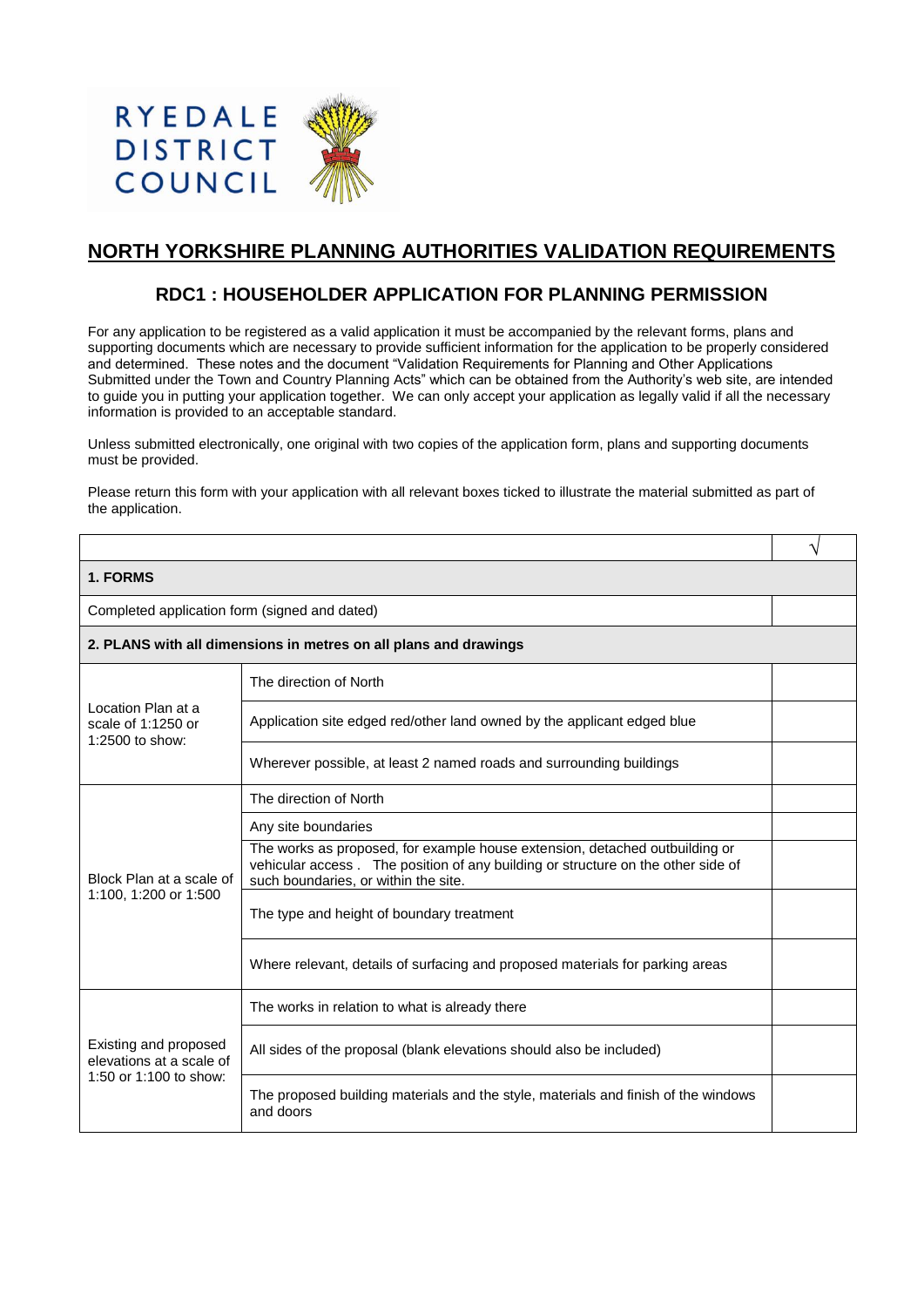| Existing and proposed<br>floor plans to a scale<br>of 1:50 or 1:100 to<br>show:                                  | Where existing wall or buildings are to be demolished these should be clearly shown                                                                                                                    |  |
|------------------------------------------------------------------------------------------------------------------|--------------------------------------------------------------------------------------------------------------------------------------------------------------------------------------------------------|--|
|                                                                                                                  | Details of the existing building(s) as well as the proposed development                                                                                                                                |  |
|                                                                                                                  | New buildings in context with adjacent buildings                                                                                                                                                       |  |
| Existing and proposed<br>site sections and<br>finished floor and site<br>levels to a scale of<br>1:50 or $1:100$ | Where a proposal involves a change in ground levels, illustrative drawings should be<br>submitted to show both existing and finished floor levels to include details of foundations and<br>eaves.      |  |
|                                                                                                                  | For applications involving new buildings, information to demonstrate how proposed buildings<br>relate to existing site levels (with reference to a fixed datum point) and neighbouring<br>development. |  |
|                                                                                                                  | In the case of a sloping site, show how proposals relate to existing ground levels or where<br>ground levels outside the extension would be modified                                                   |  |
| Roof plans                                                                                                       | Where appropriate, at a scale of 1:50 or 1:100 to show details such as the roofing material,<br>roof windows- their location and means of opening                                                      |  |
| 3. CERTIFICATES                                                                                                  |                                                                                                                                                                                                        |  |

Ownership (with Agricultural Holdings) Certificate Completed Correct certificate – A, B, C or D as required

### **4. FEE**

Appropriate fee. For guidance refer to A Guide to the Fees for Planning Applications in England 15 April 2015. Additional information is available on the Planning Portals Guidance "Fees for planning applications".

## **5. DESIGN AND ACCESS STATEMENT**

Only required if the development involves new building(s) with more than 100 sq. m. of floor space and any part of the development is within a designated area (i.e. Conservation Area or World Heritage Site).

## **6. OTHER REQUIREMENTS**

| Biodiversity/Geological<br>Survey and<br><b>Assessment Report</b> | The Planning Authority must (as required by the NERC Act 2006) consider the conservation<br>of biodiversity when determining a planning application – this includes having regard to the<br>safeguarding of species protected under the Wildlife and Countryside Act 1981; the<br>Conservation of Habitats and Species Regulations 2010; or the Badgers Act 1992; as well as<br>designated sites and priority habitats. Where a proposed development is likely to affect<br>protected species, a designated site, priority habitat or geological feature, the application<br>must be accompanied by a Biodiversity/Geological Survey and Report.<br>http://www.ryedale.gov.uk/attachments/article/330/Protected_species_and_habitats_form.pdf |  |
|-------------------------------------------------------------------|-----------------------------------------------------------------------------------------------------------------------------------------------------------------------------------------------------------------------------------------------------------------------------------------------------------------------------------------------------------------------------------------------------------------------------------------------------------------------------------------------------------------------------------------------------------------------------------------------------------------------------------------------------------------------------------------------------------------------------------------------|--|
| Community<br>Infrastructure Levy                                  | Certain types of development are liable for the Community Infrastructure Levy. This is a land<br>charge, calculated by floor space. Where development is for residential development<br>(including extensions) is taking place the Planning Application Additional Information<br>Requirement form should be completed, unless the proposed extension is less than 100 sq<br>m.                                                                                                                                                                                                                                                                                                                                                               |  |